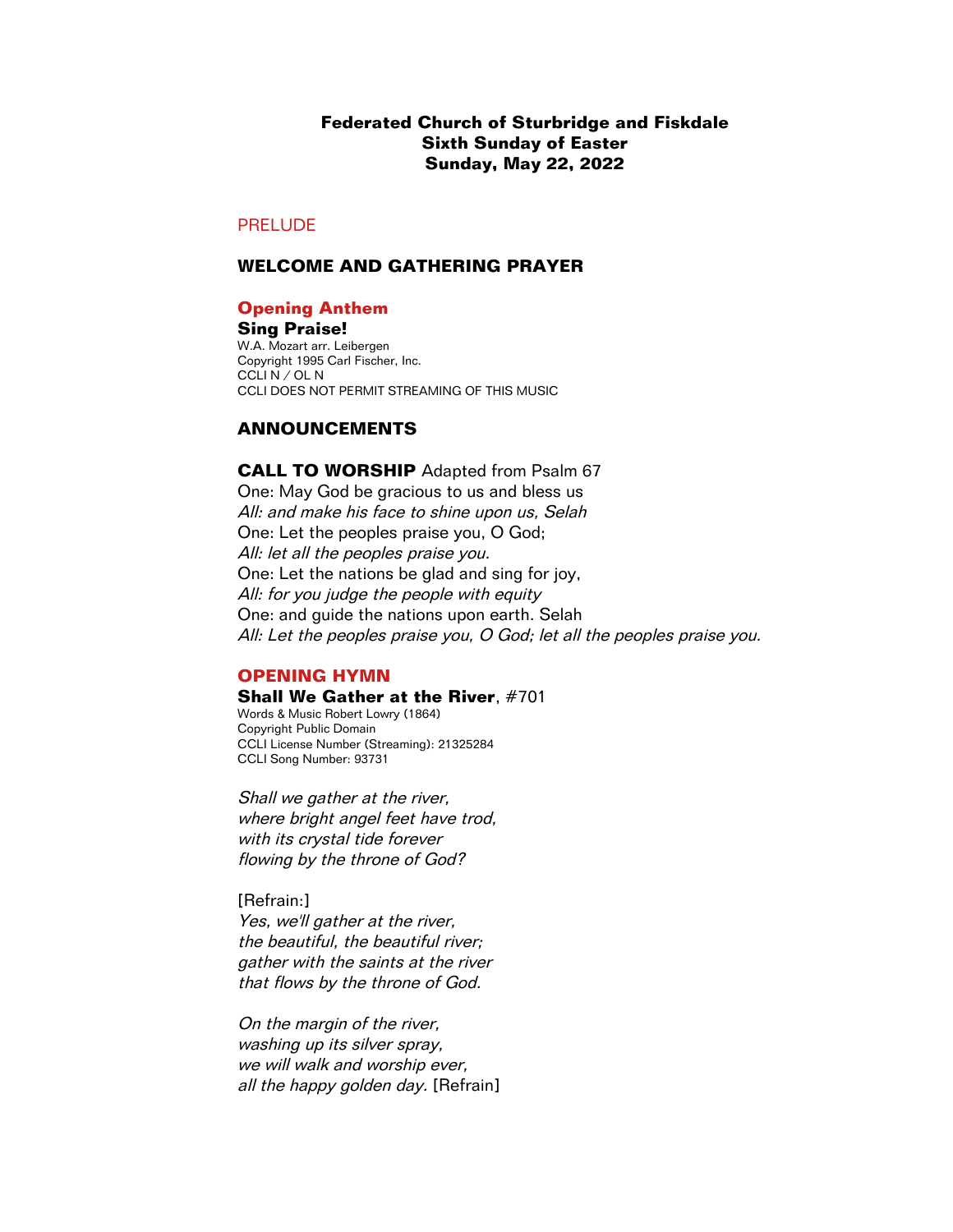Ere we reach the shining river, lay we every burden down; grace our spirits will deliver, and provide a robe and crown. [Refrain]

Soon we'll reach the shining river, soon our pilgrimage will cease; soon our happy hearts will quiver with the melody of peace. [Refrain]

# **UNISON PRAYER**

God of Peace, we come to you seeking a new way of acting and being in peace. Lord, teach my heart how to be open, willingly, and in peace with those different from me. Lord, Jesus, show my mind the images of what your peace might look like in the darkness of this world. As we go into this world, God place Your Spirit upon us, supplying the strength we need to shine Your light into this new day. Amen!

### **Our Lord's Prayer**

Our Father, who art in Heaven, hallowed be thy name. Thy kingdom come. Thy will be done, on earth as it is in Heaven. Give us this day our daily bread, and forgive us our trespasses as we forgive those who trespass against us. And lead us not into temptation, but deliver us from evil; For thine is the Kingdom and the Power and the Glory, forever, Amen.

# **GLORI PATRI**

#### **Glory Be to the Father**, #35

WORDS: Lesser Doxology (3rd-4th centuries) MUSIC: Henry W. Greatorex, 1851 Copyright: Public Domain CCLI License Number (Streaming): 21325284 CCLI Song Number 7106694

Glory be to the Father, and to the Son, and to the Holy Ghost; as it was in the beginning, is now, and ever shall be, world without end. Amen, Amen.

**BAPTISM** Pastor Dave, Deacon: Judy LaVergne

# **HYMN**

#### **Wonder of Wonders, Here Revealed**, #378

Words Jane Parker Huber (1980) Music harm. C. Winfred Douglas (1943, alt.) Copyright 1980 Huber, Jane Parker (Admin. by Westminster John Knox Press) CCLI License Number (Streaming): 21325284 CCLI Song Number: 5075441 \*

Wonder of wonders, here revealed; God's covenant with us is sealed. And long before we know or pray, God's love enfolds us every day.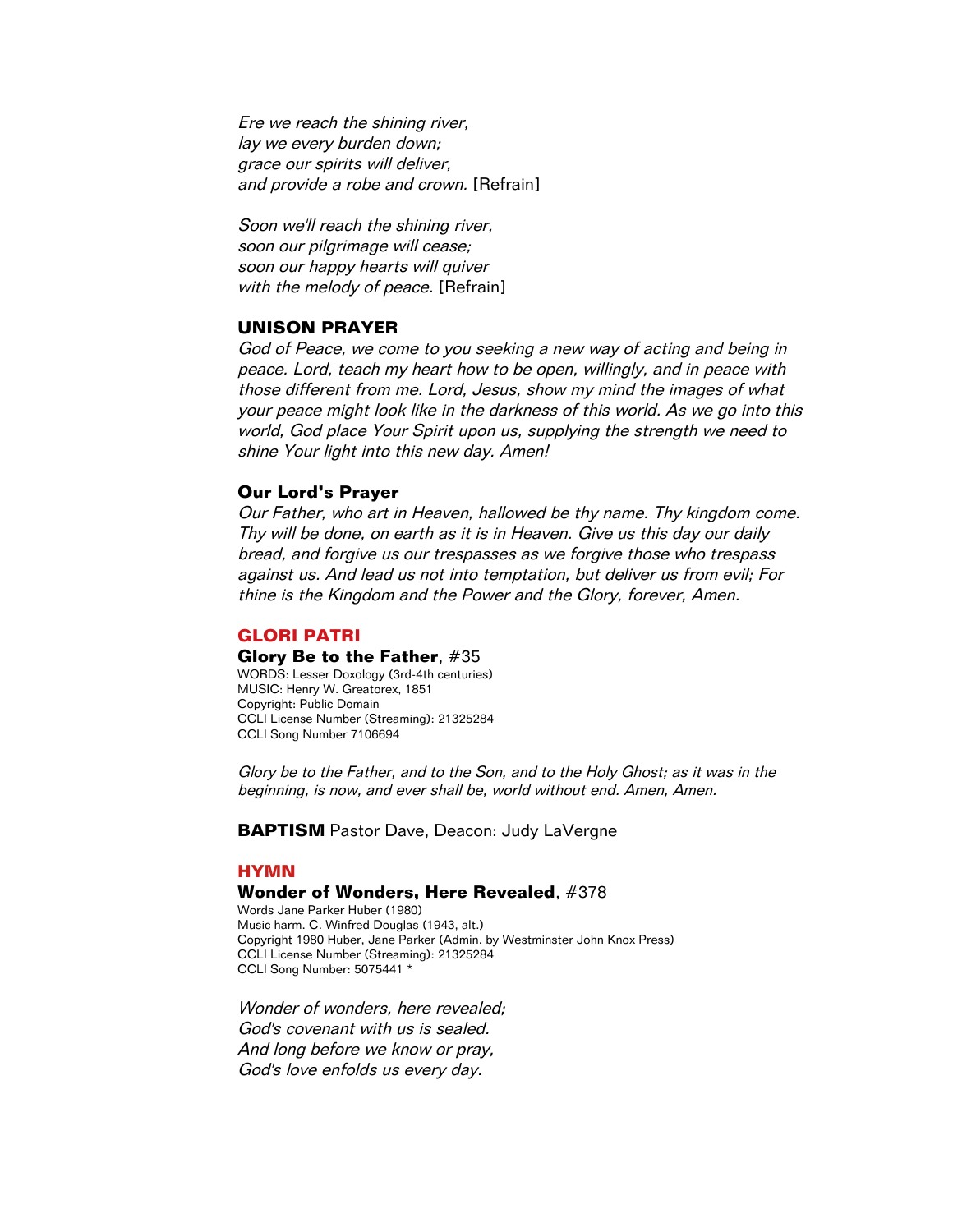This child of God, though young or old, We welcome now into Christ's fold, To know with us God's loving care; Here all our joys and sorrows share.

Here in this sacrament we see God's grace unbound, for all, for me! May we respond with joyful praise In loving service all our days.

Our vows of faith we now renew, Stretch wide our sights to global view, And claim with Christians far and near A larger family held dear.

# **SCRIPTURE READING**

New Testament Lesson: Acts 16:9–15 Gospel Lesson: John 14:23–29

# **SERMON**

#### **HYMN**

#### **O Breath of Life**, #250

Words Bessie Porter Head (1920) Music Clement C. Scholefield (1874) Copyright Public Domain CCLI License Number (Streaming): 21325284 CCLI: Song Number: 2648008

O Breath of Life, come sweeping through us, revive your church with life and power. O Breath of Life, come, cleanse, renew us, And fit your church to meet this hour.

O Wind of God, come bend us, break us, till humbly we confess our need. Then in your tenderness remake us, revive, restore, for this we plead.

O Breath of Love, come breathe within us, renewing thought and will and heart. Come, love of Christ, afresh to win us, revive your church in every part.

# **MORNING OFFERING**

WE OFFER OURSELVES TO GOD We joyfully offer ourselves in God's work using our time, talent, and treasure. If you have not made your offering, please feel free to take your offering up at this time!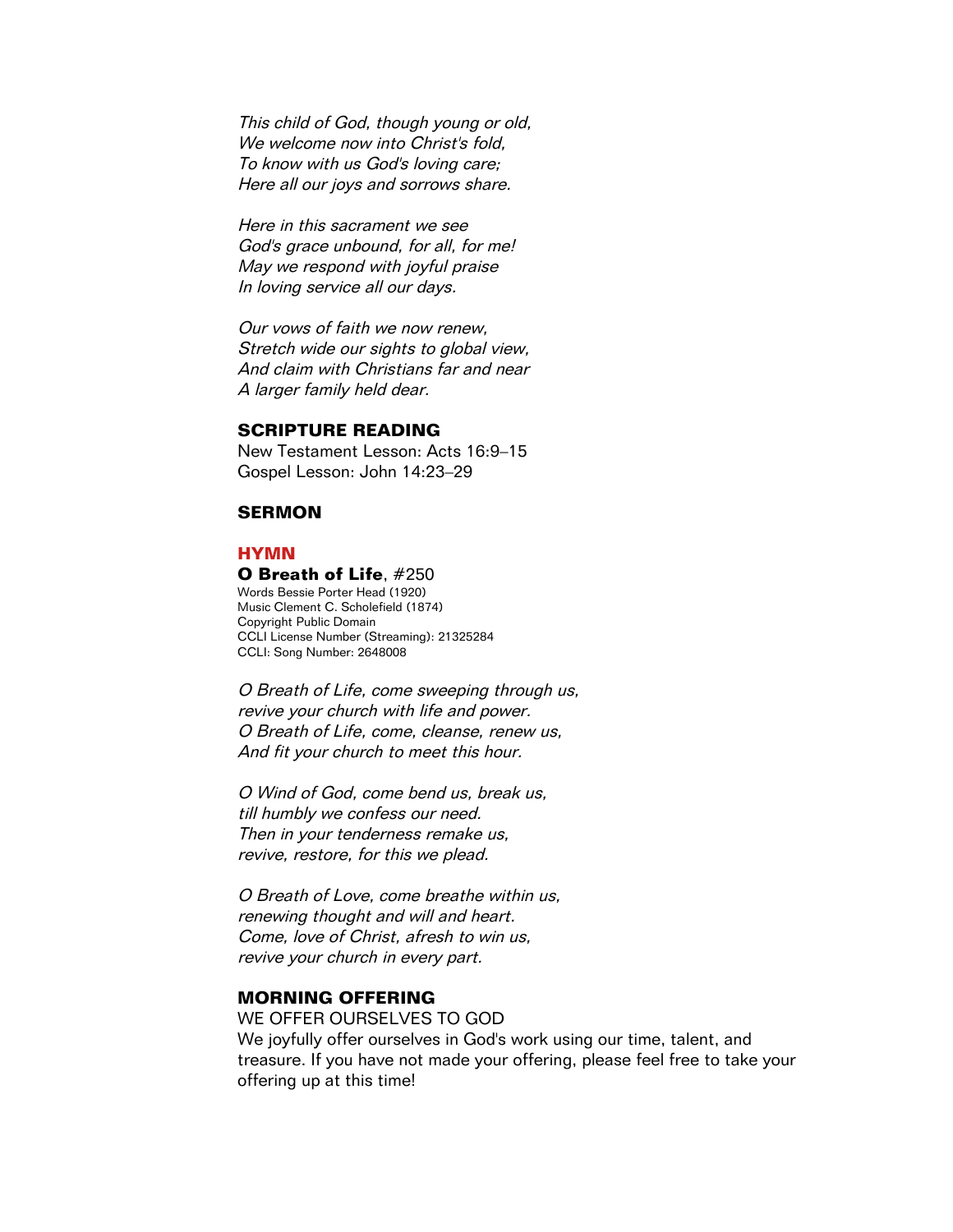# **OFFERTORY ANTHEM**

#### **10,000 Reasons (Bless the Lord)**

Words & Music Jonas Myrin & Matt Redman arr. Heather Sorensen Copyrights 2011 Atlas Mountain Songs (Admin. by Capitol CMG Publishing); sixsteps Music (Admin. by Capitol CMG Publishing); Thankyou Music (Admin. by Capitol CMG Publishing); worshiptogether.com songs (Admin. by Capitol CMG Publishing) CCLI License Number (Streaming): 21325284 CCLI Song Number: 6016351

#### **DOXOLOGY**

# **Praise God from Whom All Blessings Flow**, #46

WORDS: Thomas Ken, 1674 MUSIC: Louis Bourgeois, 1551 Copyright: Public Domain CCLI License Number (Streaming): 21325284 CCLI Song Number 56204

Praise God, from whom all blessings flow Praise Him, all creatures here below Praise Him above, ye heavenly host Praise Father, Son, and Holy Ghost. Amen.

# **PRAYER OF DEDICATION**

### **WE PAUSE TO REFLECT AND PRAY**

Prayers of the People: You are invited to offer prayers of concerns or joys.

Pastor: God is with you All: And also, with you Pastor: Let us pray **PASTORAL PRAYER**

# **SUNG RESPONSE**

#### **Hear Our Prayer, O Lord**, #306

WORDS: Psalm 143:1 MUSIC: George Whelpton, 1897 Copyright: Public Domain CCLI License Number (Streaming): 21325284 CCLI Song Number 7073673

Hear our Prayer, O Lord. Hear our prayer O Lord. Incline thine ear to us, And grant us thy peace. Amen.

### **CLOSING HYMN**

#### **Of the Father's Love Begotten**, #104

Words Aurelius Clemens Prudentius (4th century); trans 1,3 John Mason Neale (1854); trans 1,3 Henry W. Baker; trans. 2 R. F. Davis (1906, alt.) Music DIVINUM MYSTERIUM; harm. C. Winfred Douglas (1940) Copyright Public Domain CCLI License Number (Streaming): 21325284 CCLI Song Number: 7106238 \*

Of the Father's love begotten, ere the worlds began to be, Christ is Alpha and Omega, he the source, the ending he! Of the things that are, that have been, and that future years shall see, evermore and evermore!